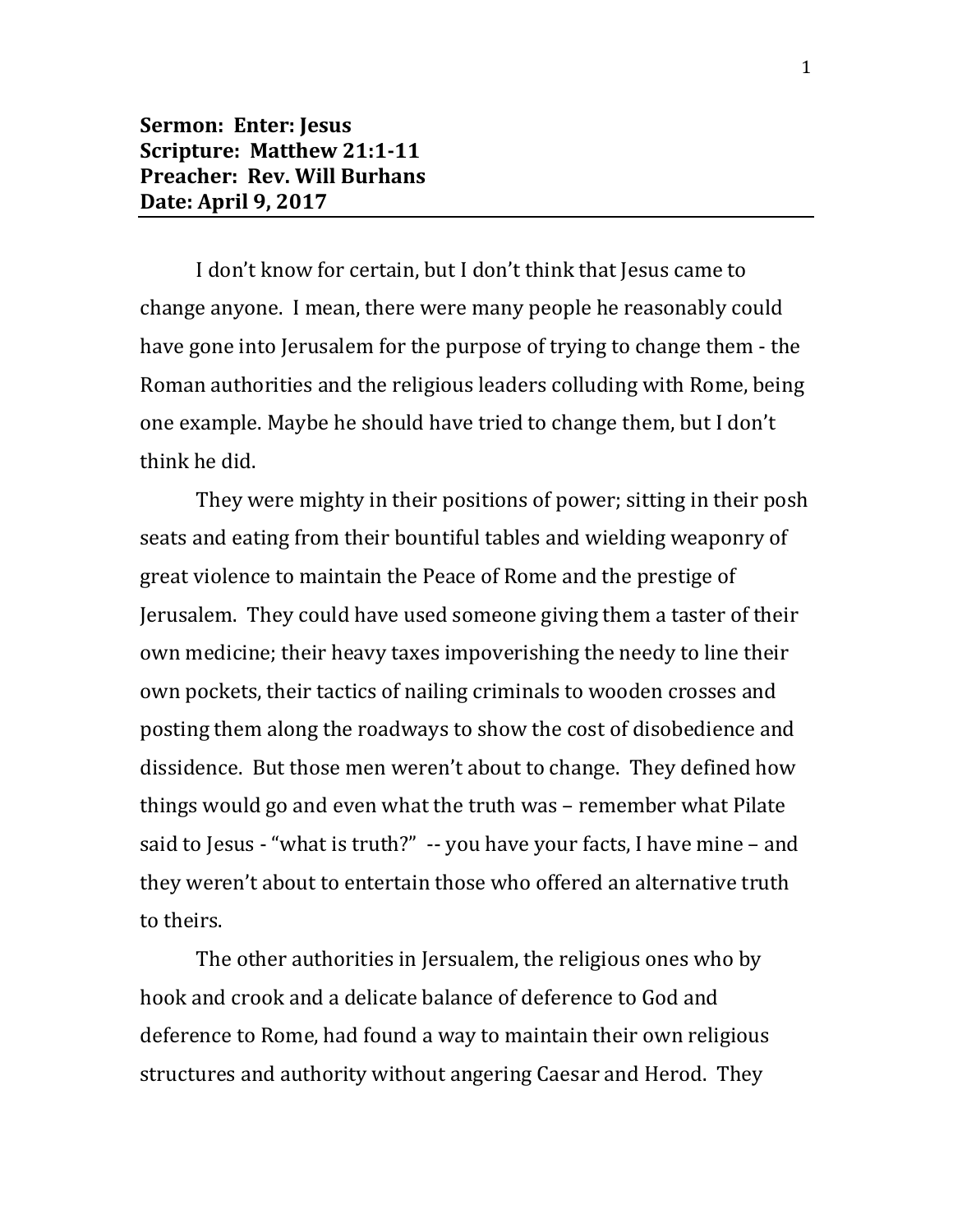were a vital part of keeping the masses in check. Religion is always appreciated by the state when it helps to make docile obedient citizens. But docile and obedient citizens in the oppressive state of Rome was only for the benefit of those in power, not so much for the common good. So the religious leaders needed some changing too. They were too much in bed with Rome and had forsaken too far the commands of the Lord to seek justice, love kindness and walk humbly with God. I can't believe Jesus didn't come to change them but that's not why he entered Jerusalem that day.

Nor do I think he was there to change the masses of people, you know, all those who laid their cloaks and their palms on the road before him as he rode through the gates of Jerusalem on the colt. They were the ones who were suffering at the hands of those on the inside of the Jerusalem and they were hungry and resentful, some of them, and desperate for change. They had been told for centuries in their holy scriptures that one would come – from the Davidic line - who would deliver them from the hand of the enemy, one who would finally make right all that was wrong, listen to them, notice them, lift them up and save them. They had heard about Jesus of Nazareth, his healings and his teachings and the way he spoke with a supernal authority and they remembered the words of the ancient prophet Zechariah whose teaching they knew well:

Rejoice greatly O daughter of Zion! Shout loud, O daughter of Jerusalem, Lo your king comes to you; triumphant and victorious is he, humble and riding on a donkey, on a colt, the foal of a donkey. He will cut off the chariot from Ephraim and the war horse from Jerusalem; and the battle bow shall be cut off, and he shall command peace to the nations; his dominion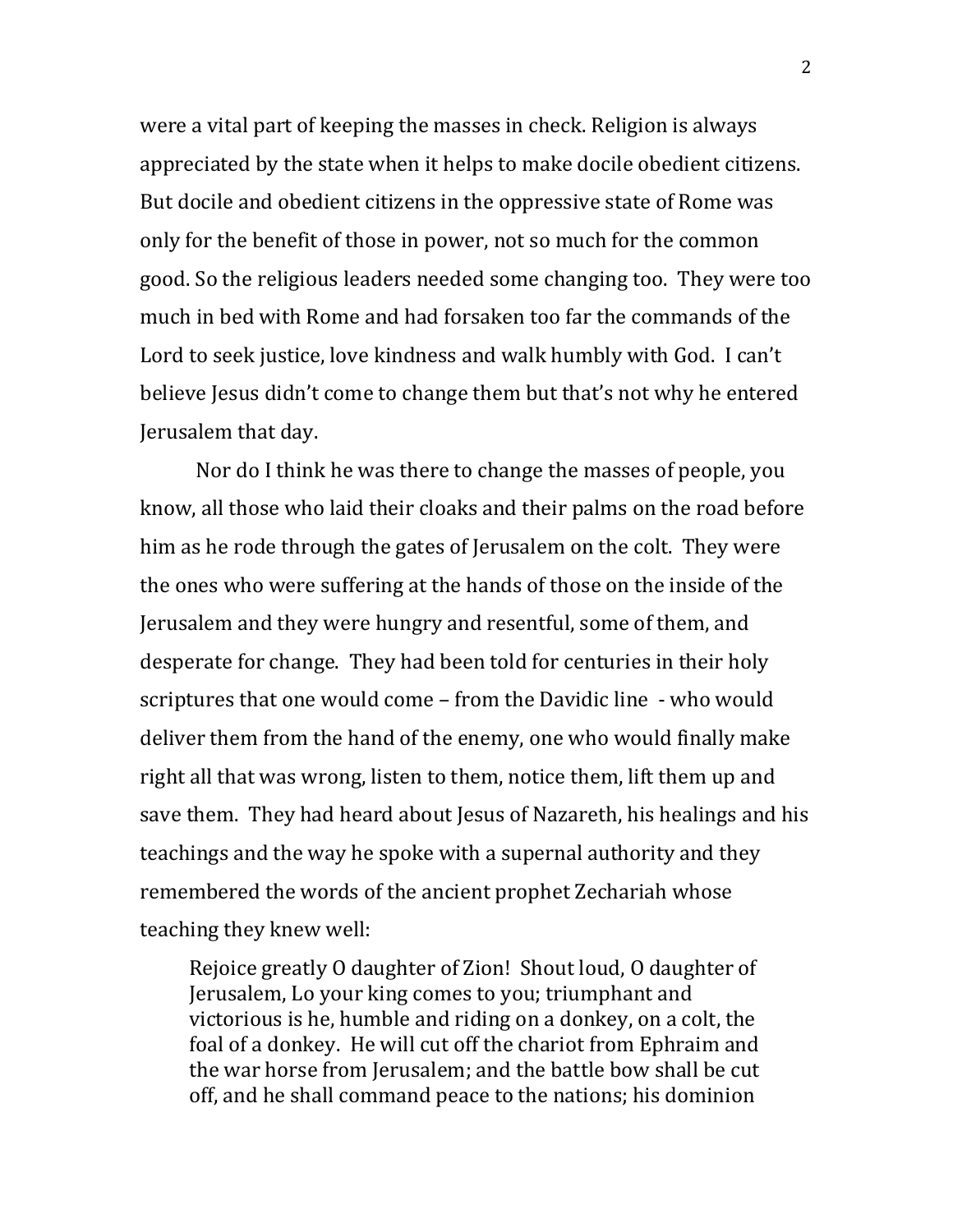shall be from sea to sea and from the river to the ends of the earth!

And so when Jesus chose to enter into Jerusalem on a donkey, Jesus, the one so many had pinned their hopes and expectations on, they were certain the Messiah had arrived, the Anointed One, not just Jesus of Nazareth but Jesus the Christ. So they shouted their hosannas: "blessed is he who comes in the name of the Lord! Hosanna in the highest!"

But it was not long, just days really, before their excitement and their waiting-with-baited-breath turned toxic when no revolution was ignited. Jesus did overturn some tables in the temple but then walked away and collected himself and holed up with his closest companions, eating dinner and allowing women to publicly anoint him with oil and began waiting for what was to come. "What kind of revolutionary was he? What kind of Messiah would be so passive? You mean he wasn't here to change the power structure and stick it to the man?" They were not thrilled when they realized Jesus wasn't here to change those on the inside and though they hardened their hearts against him and fed him into the maw of Roman power, he accepted it, because he was there to change them either.

As I said, Jesus didn't come to change anyone.

Instead, you see, Jesus rode into Jerusalem to change himself... to allow himself to be changed. All the change that was needed in the world for millennia before and for millennia to come gathered itself in and through him and changed him alone. No one else changed in those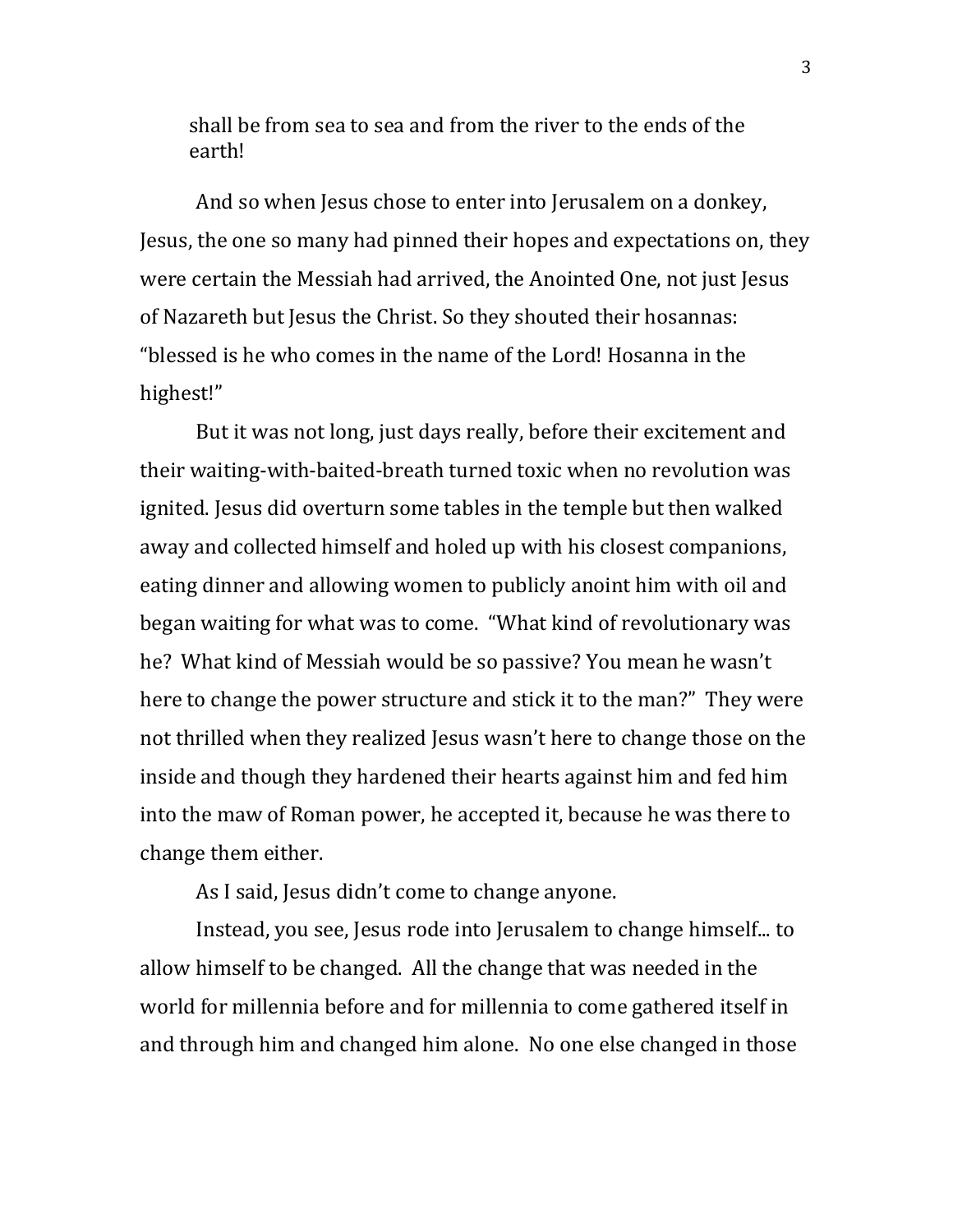days, except maybe transformation began in those few women who stood faithfully as witness to his changing body and his changing soul.

They watched as He rode into Jerusalem in quiet resigned humility and they watched as a storm of anger gathered across his spirit and he overturned tables in the temple. They watched as he gathered affectionately and heavy-hearted with his friends for a last meal, and they heard that he trembled in fear and sweated blood in the garden at what was coming. They heard that his prayers and teachings and laughter of the years before drew to an haunting silence before Pilate, and they watched as his body received the scars fro the scourging in the courtyard and was torn by his execution at Golgotha, and they watched in the anguished silence as his utterly changed lifeless body was removed from the cross and laid in the tomb. He was the only one in Jerusalem those days who changed and in his willingness to be changed in himself rather than to change anyone else around him… he, more than anyone else, changed the world.